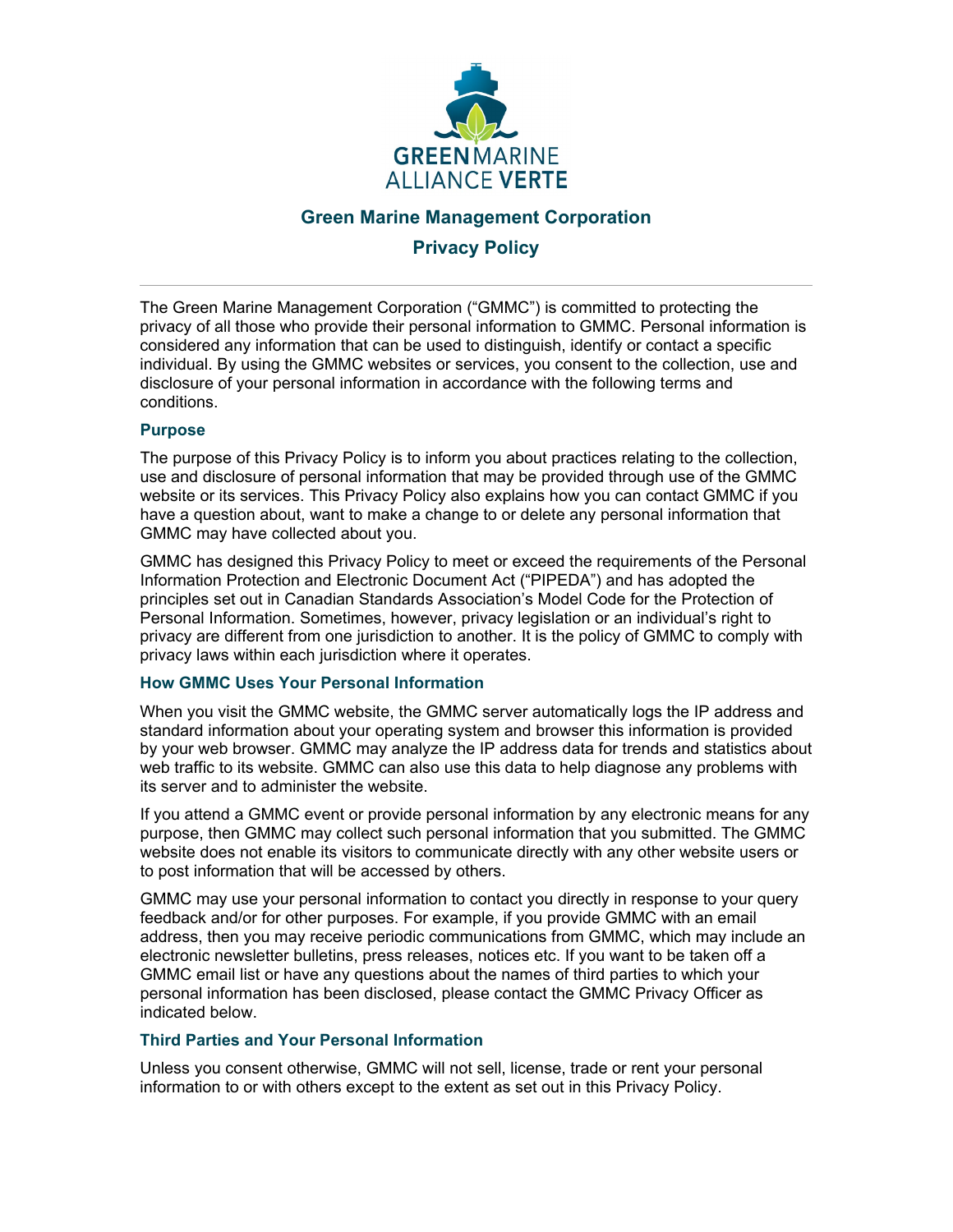

GMMC may disclose your personal information to affiliates and third parties engaged to assist GMMC for administrative purposes, support purposes and/or to value-added services to you or its Members. These service providers are prohibited from using your personal information for any purpose other than to provide this assistance and are required to protect personal information disclosed by GMMC and to comply with the general privacy principles described in this Privacy Policy.

GMMC reserves the right to disclose your personal information if doing so complies with any applicable law, regulation, search warrant, subpoena or court order that legally requires or authorizes CMIF to do so.

## **Knowledge and Consent**

GMMC collects personal information about you only when you voluntarily provide it, such as by submitting an online nomination form for an Award of Excellence. Typically, GMMC will seek consent for the use or disclosure of your personal information at the time of collection. In certain circumstances, consent may be sought after the information has been collected but before it is used for example, when GMMC may want to use information for a purpose not previously identified.

The form of consent that GMMC may seek, including whether it is express or implied, will largely depend on the sensitivity of the personal information and the reasonable expectations of the individual in the particular circumstances.

You may withdraw consent at any time, subject to legal or contractual restrictions and reasonability. If you wish to withdraw your consent at any time, please contact the GMMC Privacy Officer as indicated below. In so doing, GMMC will inform you of the implications of withdrawing consent. Further, GMMC will not, as a condition of the supply of service, require you to consent to the collection, use or disclosure of information beyond that required to fulfill the specified and legitimate purposes for which the information is being provided. To be clear, GMMC limits the amount and type of information collected to only the personal information that is required to provide you with the requested information, product, or service.

#### **Protection of Your Personal Information**

GMMC makes commercially reasonable efforts, in accordance with this Privacy Policy, to ensure that personal information collected from you is protected against loss, misuse, alteration and unauthorized access. Access to your personal information is restricted to individuals who have a business need consistent with the reason the information was provided.

Personal information may be transferred to, and stored at, a destination outside of Canada. By submitting your personal information, you agree to this transfer, storing or processing. GMMC operates secure data networks protected by industry standard firewall and password protection. This protection applies in relation to information stored in both electronic and hard copy form. However, GMMC cannot guarantee that unauthorized third parties will never be able to defeat those measures or use your personal information for improper purposes.

## **Links to Third Party Sites**

Any inclusion of any link on the GMMC website does not imply endorsement by GMMC. You should be aware that operators of linked websites may also collect your personal information, including information generated through the use of cookies. GMMC is not responsible for how such third parties collect, use or disclose your personal information, so it